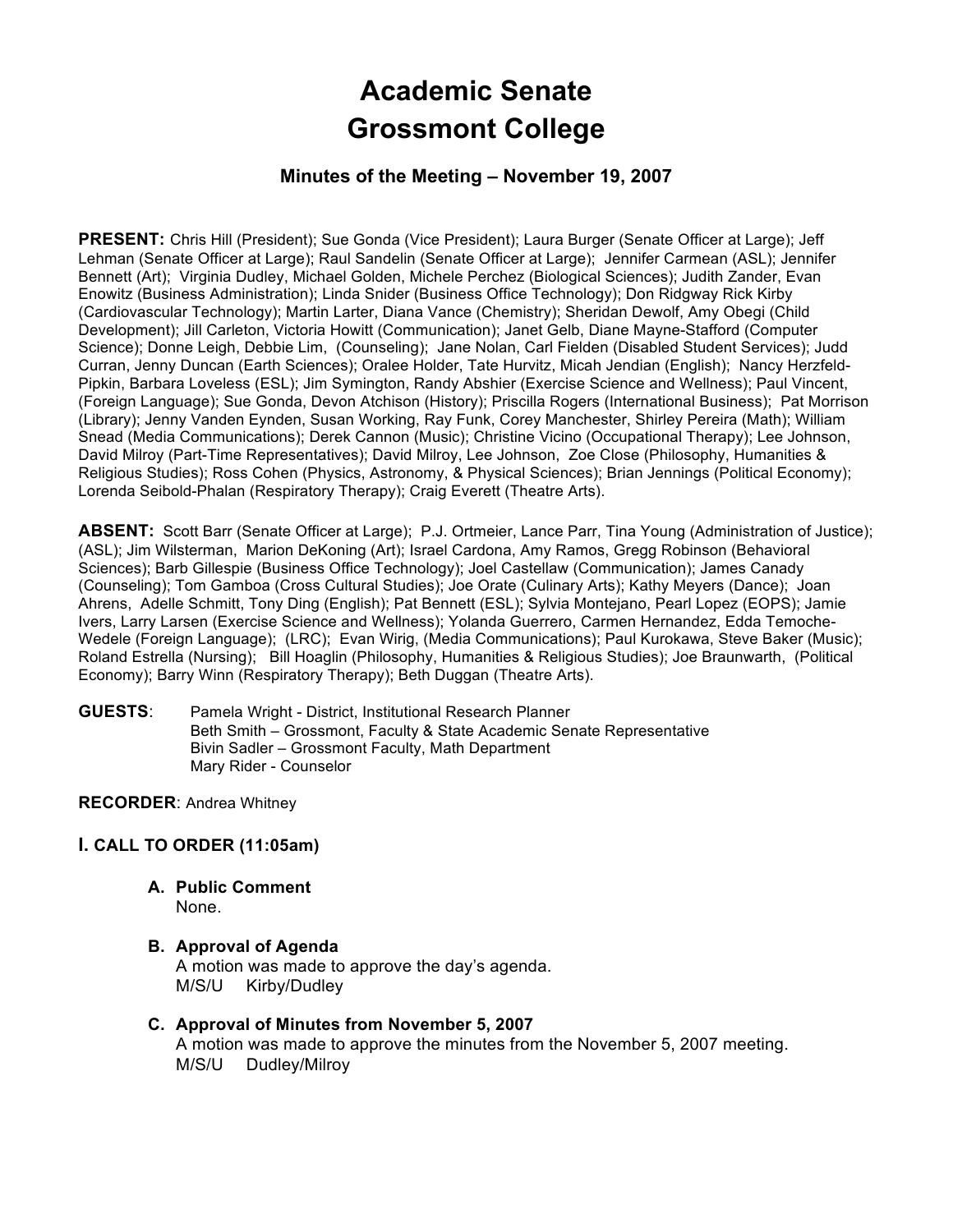## **II. PRESIDENT'S REPORT**

## **A. Announcements**

Chris thanked everyone for their support in the gala and specifically, Raul Sandelin for his hard work. Raul served as the senate liaison. The gala was a very successful event raising \$76,569.00.

## **B. Update on Confidentiality Statement**

Chris gave an update on the confidentiality statement. There had been questions about the implementation of the old statement and the new orientation briefing. Chris wants to be clear about how it was implemented and make sure it is presented clearly. Chris asked the group if we could have a couple more days to get more information. Zoe Close suggested to the group that all hiring committee members should take the old confidentiality statement and write on it the language that she sent via email before signing the form. Mary Rider spoke about the confidentiality agreement to Chris with some concerns. Chris appreciated her concerns and advised her that she will get back to her on that issue. There was a short Q/A/Comment discussion amongst the group. Chris advised the group again that she will get clarification regarding the implementation of the confidentiality statement and report back to the group ASAP.

## **III. COMMITTEE REPORTS**

**A. None**

# **IV. ACTION ITEMS**

## **A. Vote on DE and SLO Coordinator**

Chris asked a few of the senator officers to help distribute the ballots to all the voting senators. Voting was completed and the ballots were handed back to Chris.

# **C. Resolution on Part-Time Office Hours**

Chris asked to open up the discussion on the resolution for Part-Time office hours. She then reviewed with the group the Part-Time office hour's resolution handout. Chris asked the group if anyone wanted to place a motion on the table regarding this subject. Laura Burger made a motion to approval the resolution on Part-Time office hours.

## M/S/U Burger/Dewolf

There was a lengthy Q/A/Comment discussion about the Part-Time office hours. Some of the items were as follows: Jenny Duncan asked if there were parameters as to how Part-Timer's can fulfill the requirement for Part-Time hours. David Milroy advised Jenny that as the Academic Senate they think there should be office hours. How they are negotiated will be a United Faculty role. Jenny's follow up to that is her concern that many of the adjuncts cannot put in that many office hours and wondered how we would ensure that they are being paid for it. Sue Gonda advised this is a negotiating issue. Laura Burger suggests paragraph needs to rereworked. Sue Gonda offered a friendly amendment to the second whereas in the resolution to say:

"The negotiations concerning Part-Time office hours are on the table but at an impasse and no further action has been taken to implement to pay part-time office hours". William Snead moved to approve a friendly amendment version of the office hours. Chris called for a vote on the friendly amendment to the  $2^{nd}$  "Whereas".

## M/S/U Sneed/Carmean/one abstention

Debbie Lim wanted to know if the approval of the resolution was directing the UF to put a higher priority on this item versus others on the table. There was a very lengthy discussion about this topic. Several suggestions were made to reword portions of the resolution. Chris summarized